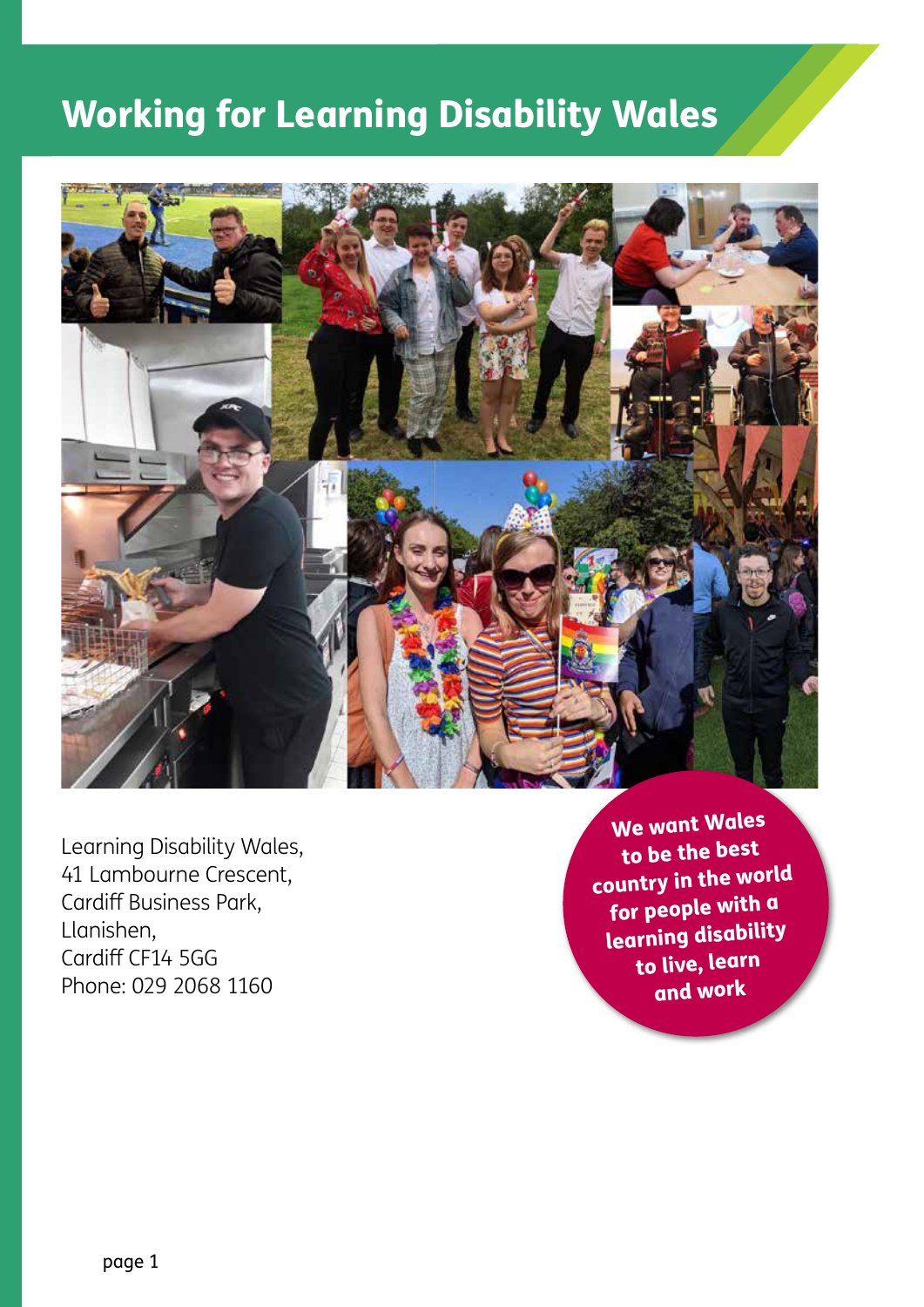

### Thank you for your interest in our new posts available at Learning Disability Wales.

Our fundamental commitment is to support people with a learning disability and/or autism to lead valued lives.

We do this in many ways, including and especially:

- listening to and learning from our members
- $\bullet$  lobbying and contributing to policy
- $\bullet$  disseminating best practice
- $\bullet$  project innovation in partnership with others.

Our current priority areas outlined in our strategy are:

- $\bullet$ Education
- **•**Health
- **•** Employment

We hope you are interested in joining our small, strong and mutually supportive staff team who are committed to making a difference.

We look forward to receiving your application.

**Zoe Richards Chief Executive Officer Learning Disability Wales Uses pronouns she/her**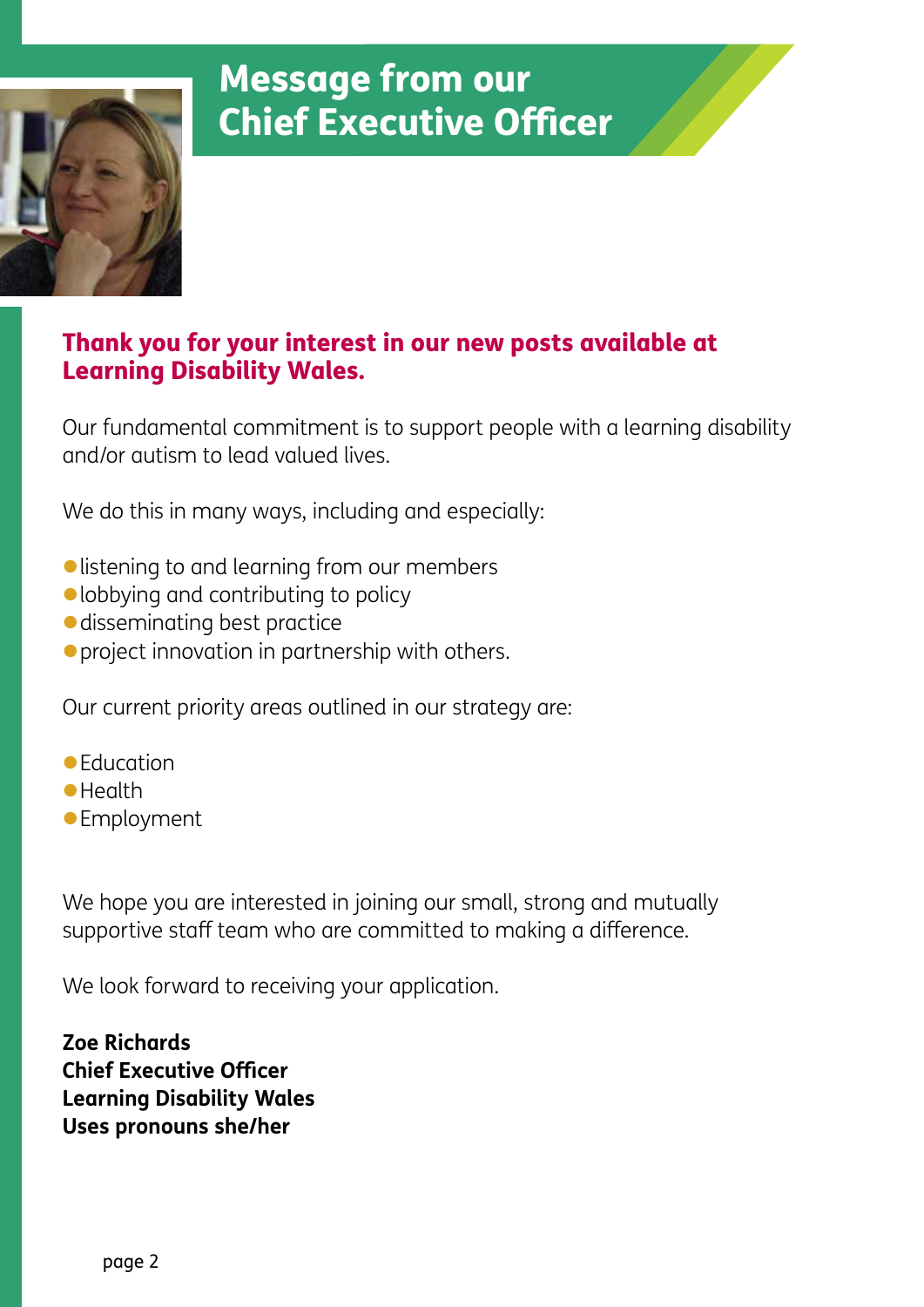**Learning Disability Wales was created in 1983. We are a national charity, recognised as the combined voice of learning disability in Wales, bringing together people with a learning disability themselves, family carers and third sector providers.**

We work in partnership with a wide range of public authorities, agencies and other non-governmental organisations.

### *We want Wales to be the best country in the world for people with a learning disability to live, learn and work*

### Our Values

Our values are based on a belief that we are all born with equal rights We believe that as a child, young person or adult with a learning disability you have a right to:

- $\bullet$  Be valued and respected
- **Have a meaningful life**
- $\bullet$  Be able to learn, develop and have access to meaningful education and training throughout life
- **Be seen, heard, included and have** a voice
- $\bullet$  Be in control of your life
- **Have friendships, relationships and** a social life
- $\bullet$  Work
- $\bullet$  Be a contributing citizen.

These values are underpinned by the UN Convention and Declaration on the Rights of the Child and the UN Convention on the Rights of Persons with Disabilities.

Our aims support our vision of Wales becoming the best country in the world for people with a learning disability to live, learn and work . We want:

- $\bullet$  An inclusive education system that people with a learning disability feel part of.
- A workforce that includes people with a learning disability.
- A society that includes, values and respects people with a learning disability.
- **Laws, policy and practice that** are co-produced by people with a learning disability.
- $\bullet$  People with a learning disability have a voice and contribute to issues that affect them.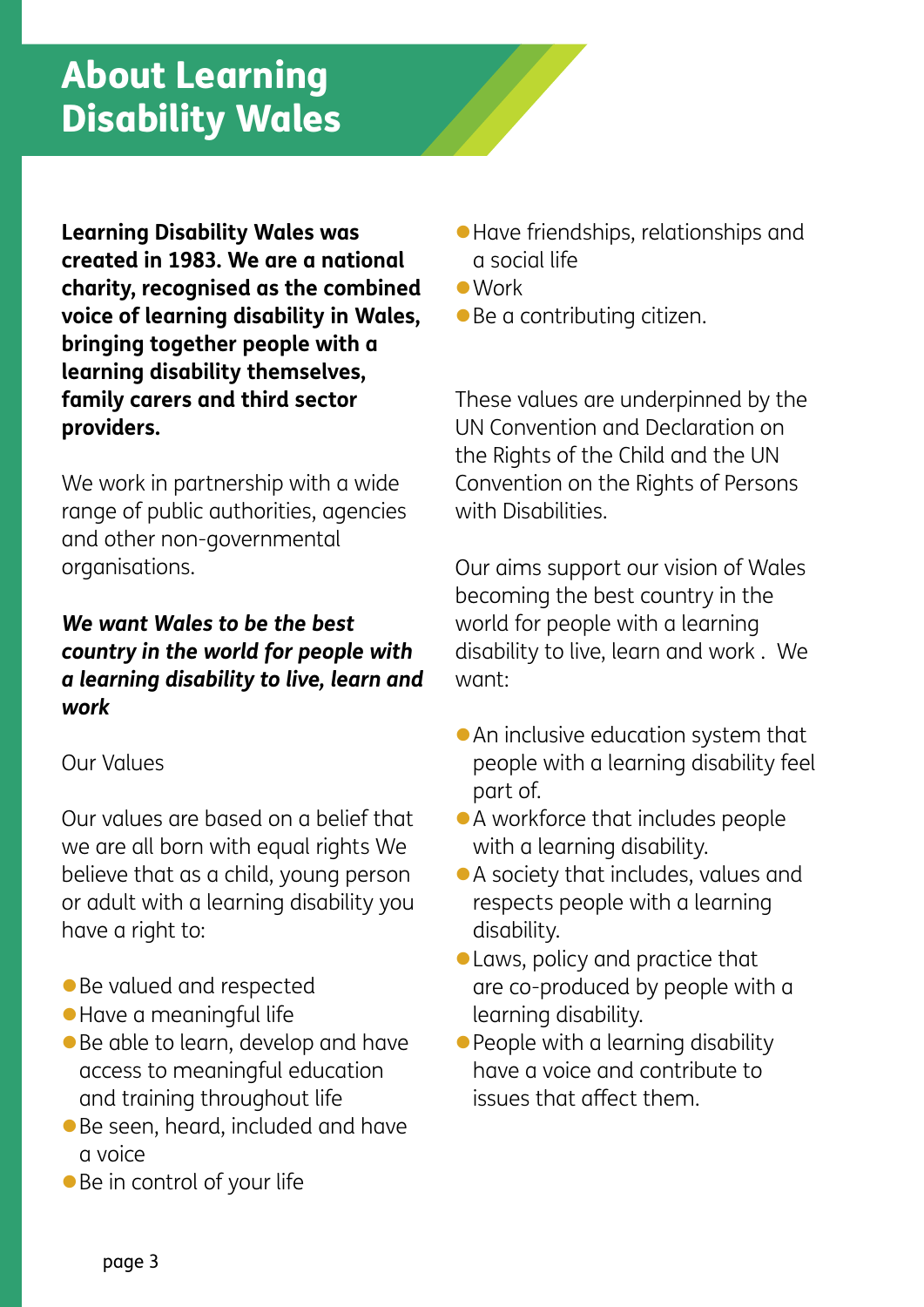## Our projects, project partners and funders

### 21st Century People

The 21st Century People project, funded by Welsh Government, celebrates people with a learning disability as creators, contributors and citizens of Wales and challenge the idea that people with a learning disability are only users of services and/or dependants on others.

The project will deliver 4 themes:

- 21st Century Families
- •21st Century Voices
- **Healthy 21st Century People**
- Living in the 21st Century

Together with our existing networks and partners, mainstream organisations and change-makers both within and outside of the world of disability – we will work to make Wales the best country in the world for people with a learning disability to live, learn and work.

### Engage to Change

Engage to Change works with 800 employers to help 1,000 young people aged 16-24 with a learning disability and/or autism to develop their employment skills through paid work placements. To deliver the project across Wales we are

working in partnership with - Agoriad Cyf, Cardiff University and ELITE Supported Employment Agency.

Engage to Change is funded by The National Lottery Community Fund in partnership with Welsh Government.

### Gig Buddies

Gig Buddies is a befriending scheme that matches people with a learning disability and/or autism with volunteers who share the same interests, so they can go to gigs and events together.

We have projects in both North and South Wales funded by First Choice Housing Association, the North Wales Transformation Fund and Lloyds TSB.

### Easy Read Wales

Easy Read Wales is self-funded and has been helping people put information into Easy Read for people with a learning disability for 18 years. This includes documents, websites, consultations, policies, guides, posters, videos and leaflets. We also help others develop Easy Read skills by providing our free guide 'Clear and Easy' and offering 2 levels of training courses on making information accessible.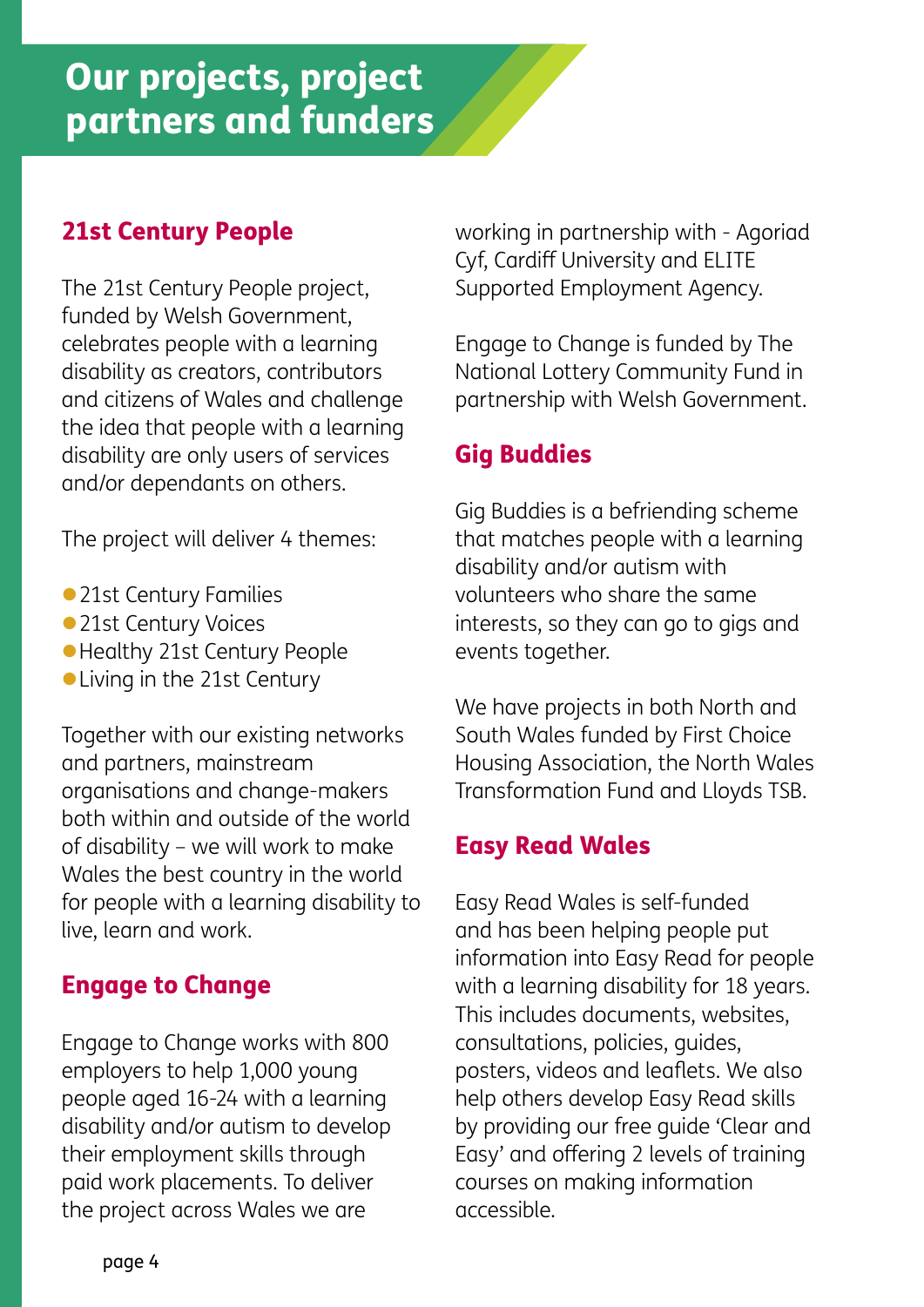More recently we have ensured that people with a learning disability have up to date and accessible information about Covid-19.

An important part of our work is connecting through the Learning Disability Consortium. Learning Disability Wales coordinate the Consortium to ensure a strong voice that is representative of stakeholders is acknowledged within Wales.

Consortium members are:

- All Wales Parents and Carers Forum
- **All Wales People First**
- **Cymorth Cymru**
- **Downs Syndrome Association**
- **Learning Disability Wales**
- **•MENCAP Cymru**

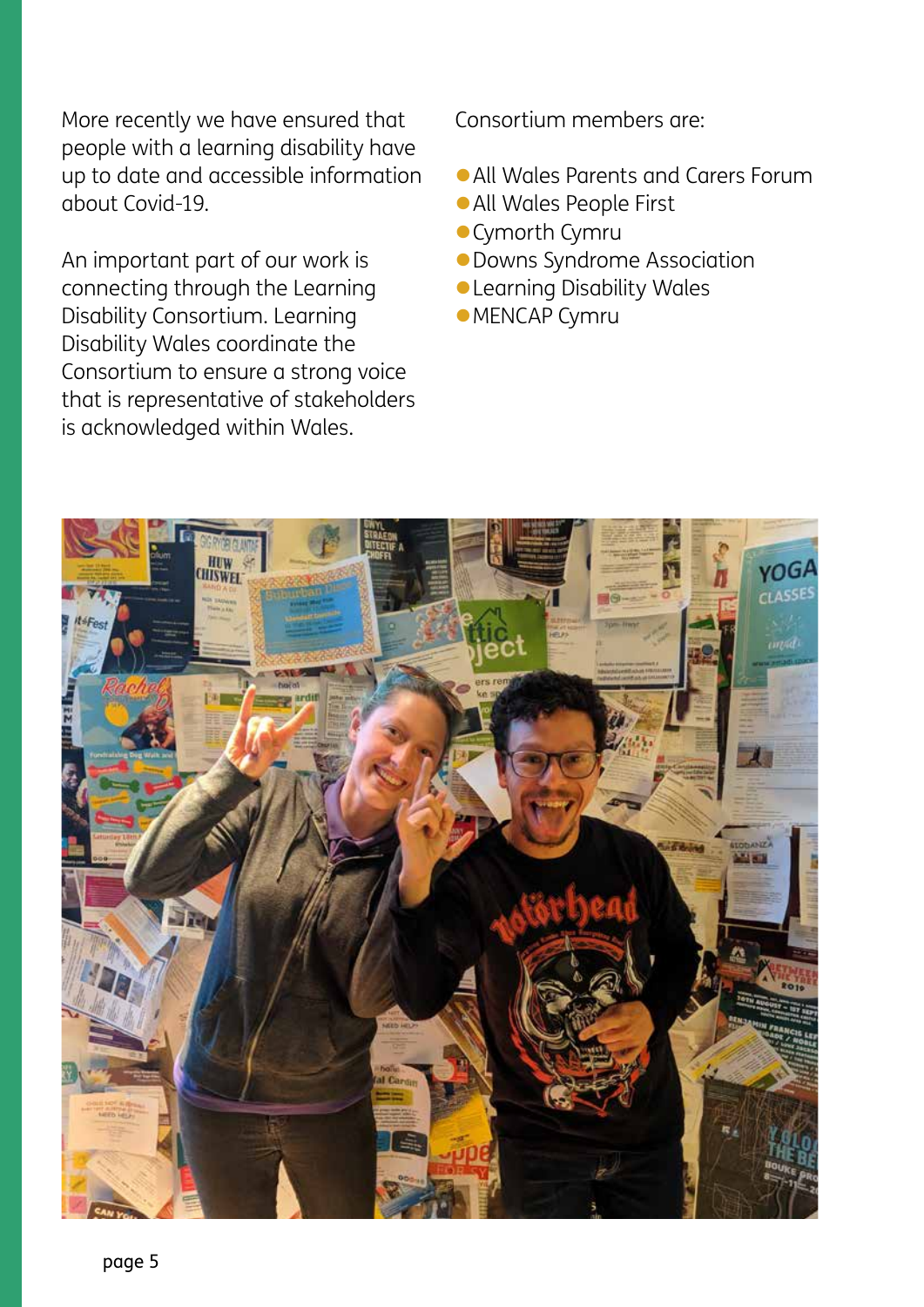## Our staff team 2022

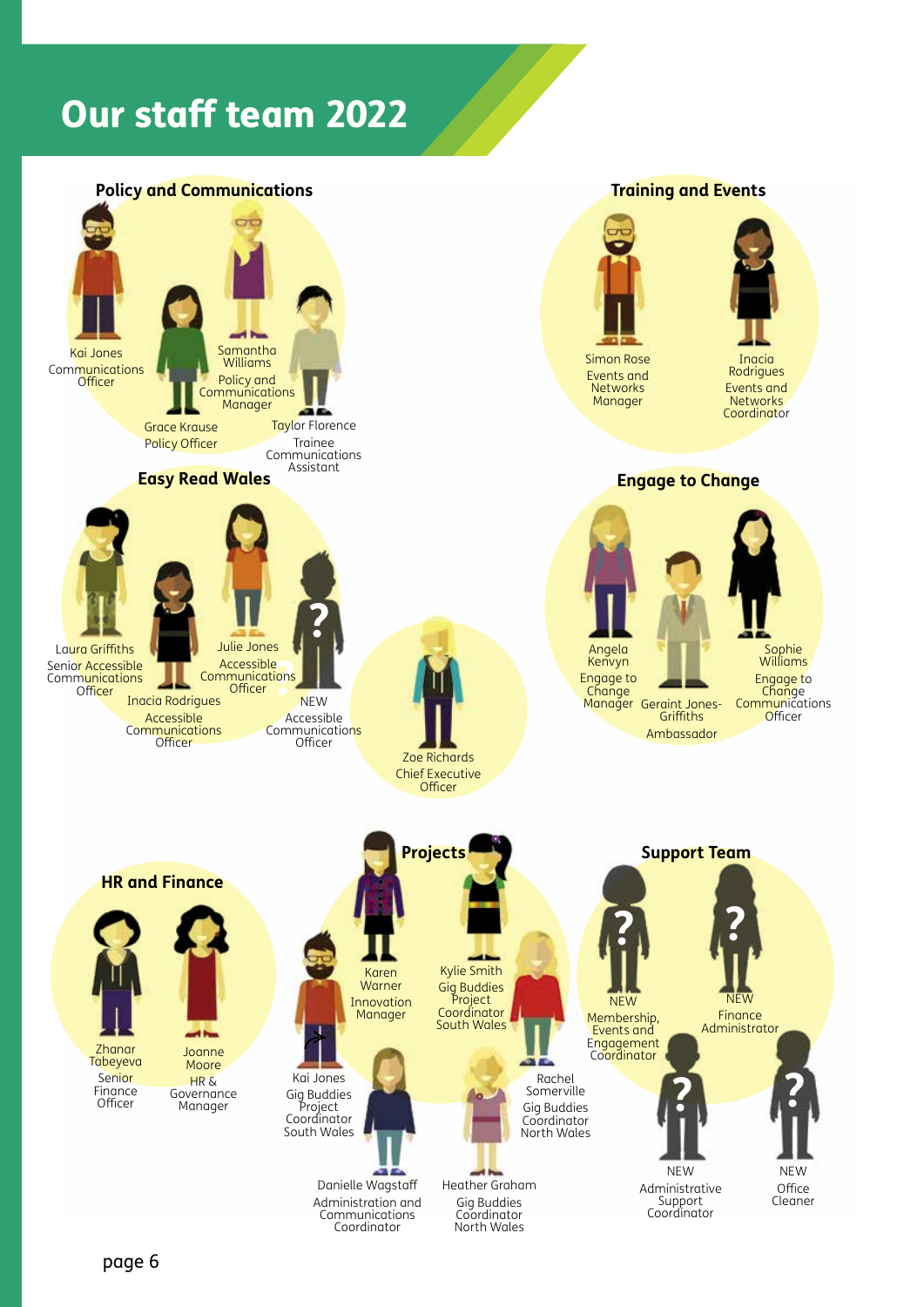We are an organisation that strives to ensure our culture, policies and practice reflect that we continue to work towards being a modern, fair, equal and inclusive employer.

**Employee Wellbeing:** Learning Disability Wales aims to support employees balance work and family life. We offer a number of family friendly policies and flexible working practices to promote this.

**Workplace and culture:** Learning Disability Wales's team are committed and passionate about the work we do. All staff are valued and supported in their work. You will have regular support and direction from your manager so you can do your job well and develop your skills.

We offer a Hybrid working model, another flexible practice that gives you the option to split your time between working at the office, your home and other settings as deemed appropriate.

**Annual Leave:** We have a generous annual leave entitlement of 25 days annual leave plus statutory bank holidays. An additional days annual leave is accrued for each year of service up to a maximum of 28 days per annum.

**Pension:** Learning Disability Wales operates a group pension scheme with Scottish Widows. We will contribute 7.5% as long as you contribute a minimum of 0.5% or more if you wish.

**Probationary period:** We will support you with a full induction. Your probationary period is 3 months.

**Equipment:** Appropriate equipment will be provided for business use so that you can work flexibly.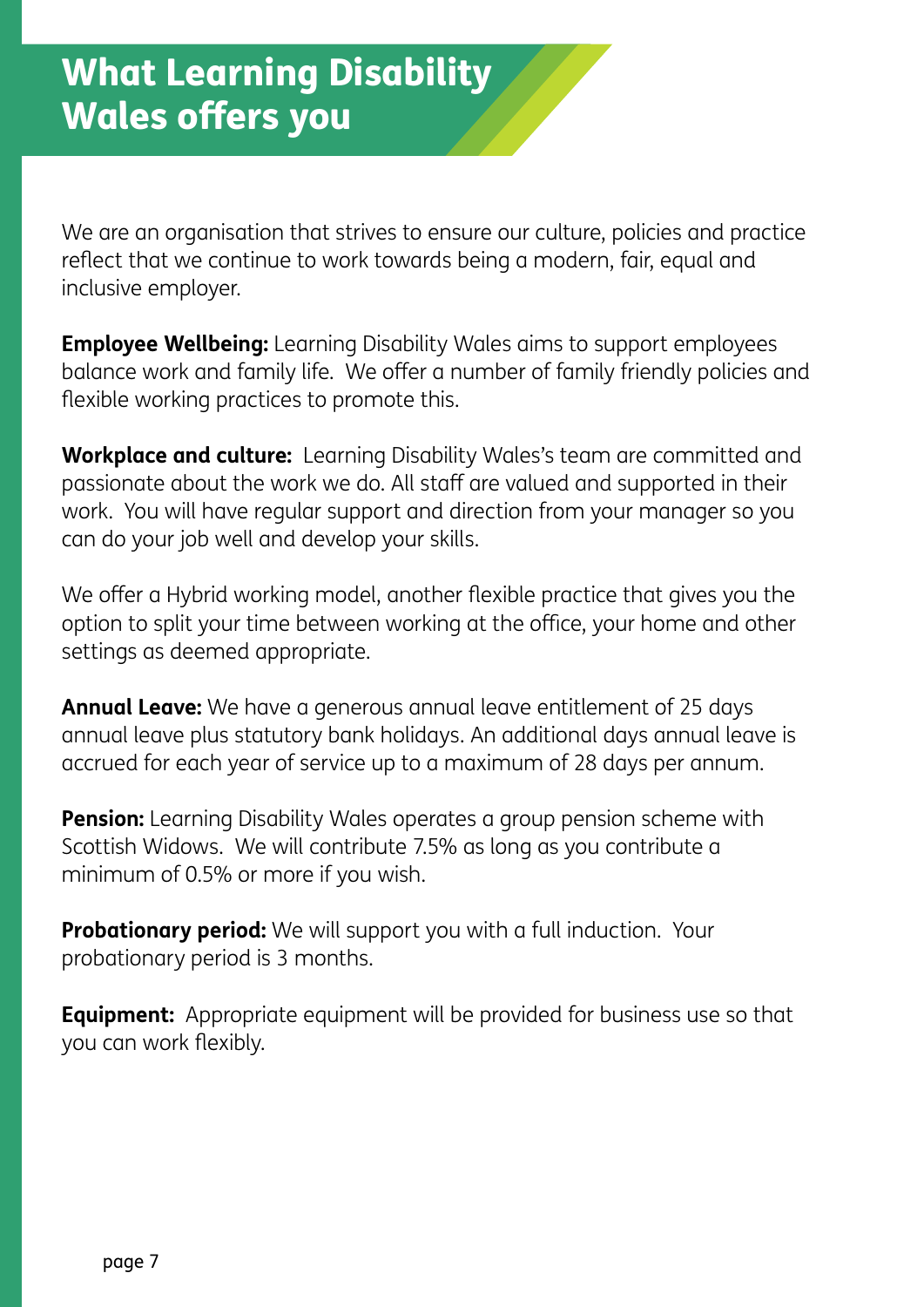## Workforce values

**What we do**

respect

Listen

Offer support

page profiles

and time Be honest

**What we see**

respect

**How we feel** Safe Comfortable Happy Positive

respect

Comfortable

Listened to

Kindness and respect

Valued Listened to Confident Motivated

No cliques

respect

 $W_{\rm eff}$  Force  $V_{\rm eff}$   $\sim$ 

Kindness and respect



respect respect

#### **What we do What we do**

- ò. Show empathy Show empathy Show empathy Show empathy
- ò. Be non-judgemental Be non-judgemental Be non-judgemental
- ä Listen
- ä, Offer support  $\bullet$ pport $\hspace{1cm}$
- å. Read other's one-Read other's one-Read other's onepage profiles page profiles page profiles
- Give people space Give people space Give people space and time and time
- Be honest est in the ho
- Respect feelings Respect feelings :t feelings **comparison** a. Don't interrupt people Don't interrupt people Don't interrupt people
- in discussions in discussions Agree to disagree Agree to disagree Agree to disagree sometimes sometimes in discussions sometimes in discussions

Kindness and Kindness and respect respect Kindness and

#### **What we see What we see**

- Happy colleagues Happy colleagues Happy colleagues
- ň. No cliques No cliques
- å, Staff working together brking together working to the state of the state of the state of the state of the state of the state of the s
- ò Reduced staff sickness Reduced staff sickness Reduced staff sickness
- ä, Reduced staff turnover Reduced staff turnover Reduced staff turnover ä
- High levels of interest in High levels of interest in High levels of interest in working for us working for us working for us working for us
- Diverse workforce Diverse workforce Diverse workforce Reputation as Reputation as a good employer and a good employer and a goodemployer and Reputation as
- partner organisation partner organisation partner organisation No bullying No bullying No bullying No bullying



Kindness and Kindness and Kindness and respect respect

#### **How we feel How we feel**

- Safe
- **Comfortable** table to the state of  $\sim$
- Happy ä.
- **Positive** a.
- Productive Productive Productive Productive a. Included, equal and  $\cdot$ d, equal and  $\qquad$   $\qquad$
- part of a team part of a team part of a team Valued
- Listened to Listened to
- Confident Confident
- L. Motivated Motivated

## $\tilde{\phi}$ ଳିଙ

Work Force Values

Work Force Values

Work Force Values

**Inclusive and fair Inclusive and fair** 

#### **What we do What we do What we do**

- Understand what Understand what Understand what Understand what d<sub>being</sub> inclusive looks Be friendly
- Be prepared to adapt Be prepared to adapt Be prepared to adapt Be prepared to adapt Offer support like
- **Read on** Don't make assumptions about each other Give people space each other each other
- Always check our Always check our Always check our Always check our actions and be happy actions and be happy to be checked by to be checked by to be checked by to be checked by ble interrupt personne else stakeholders, Respect feelings
- **Take time to read** other's one-page and agree to disagree to disagree to disagree to disagree to the state of the state of the state of the state of the state of the state of the state of the state of the state of the state of the state of t profiles profiles

## $\phi$ ທີ່ທີ່

**Inclusive and fair** Kindness and

#### **What we see What we see What we see**

- Different ways Happy colleagues Different ways Different ways Different ways of working of working of working
- er<br>
More accessible ess workplace<br>Workplace
- Change in approach Reduced staff turnover Change in approach Change in approach Change in approach and perceptions High levels of interest in and perceptions and perceptions and perceptions
- We are asset-based We are asset-based We are asset-based We are asset-based and person-centred and person-centred and person-centred and person-centred approach (people approach (people approach (people approach (people focused not a good employer and focused not focused not systems focussed) partner organisation systems focussed) systems focussed) systems focussed) Diverse workforce Reputation as

# $\tilde{\mathbb{Q}}$ ଳୁଙ

**Inclusive and fair Inclusive and fair** 

#### **How we feel How we feel How we feel**

- Happy Happy Happy
- Valued Valued Valued
- **Included**
- Equal opportunities Equal opportunities Equal opportunities Equal opportunities ■ Our voice is heard and ■ Trusted and decline the opinions valued and the bound opinions valued and the bound opinions valued and the bound opinions o

Comfortable

friendly, and professional

**How we feel How we feel How we feel** Comfortable Comfortable Comfortable Familiar Familiar Familiar

> Safe Open **F** Trusted

Safe Open

other

Relaxed Relaxed Relaxed Welcoming Welcoming Welcoming A culture of A culture of A culture of community community community

other

Welcoming

- Motivated Motivated Motivated part of a team
	- **Increased knowledge** and understanding of **and understanding** of others eg other others eg other others eg other others eg other cultures, religions etc We can rely on each We can rely on each We can rely on each We can rely on each



**Transparency Approachable, Approachable, Approachable, Approachable, Approachable, Approachable, Approachable, Approachable, Approachable, Approachable, Approachable, Approachable, Approachable, Approachable, Approachable** friendly, and professional openness, and **friendly, and** professional professional professional

#### **What we do What we do What we do**

- Be professional Be professional Be professional Be professional
	- Be friendly Be friendly Be friendly
- **opportunity to put Smile when greeting to put to put to put to put to put to put to put to put to put to put to put to put to put to put to put to put to put to put to put to put to put to put to put to put to put to put** people. Even if it is by things right people. Even if it is by people. Even if it is by people. Even if it is by telephone people will the solution of the solution of the solution of the solution of the solution of the solution of the solution of the solution of the solution of the solution of the solution of the solution of the solu feel the smile Be honest feel the smile feel the smile feel the smile

Learn about our Learn about our Learn about our Learn about our v members, and their share and their share of the sound their share of the sound their share of the sound the sound the sound the sound the sound the sound the sound the sound the sound the sound the sound the sound the so organisations  $\mathbf{B}$  trustworthy  $\mathbf{B}$ Be conscientious of much people feel in stakeholders, stakeholders, stakeholders, organisations organisations organisations

**Find a genuine interest** in those we work with



Approachable, Approachable, Approachable, Approachable, friendly, and professional  $\mathsf{e}_r$  . The set of  $\mathsf{e}_r$ openness, and **friendly, and** professional professional professional

**What we see**

honesty

**What we see**

working

Confident

openness, and honesty

> **How we feel** Valued

#### **What we see What we see What we see**

- Interdependency **Interdependency**
- Progressive organisation Respected people and organisation Progressive Progressive Progressive organisation organisation organisation
- **Example 3** Understanding of the **Campbell Growth Contract Contract Contract Contract Contract Contract Contract Contract Contract Contract Contract Contract Contract Contract Contract Contract Contract Contract Contract C**
- boundaries **Learning from each** More partnership boundaries boundaries boundaries other other

**Transparency Approachable, Approachable,** 

**friendly, and** professional professional professional

Trusted

### $\Box$

**Transparency,** openness, and openness, and openness, and honesty honesty honesty

#### **What we do What we do**

honesty

**What we do**

- Accept that we make Accept that we make Accept that we make Accept that we make mistakes and enjoy the mistakes and enjoy the mistakes and enjoy the mistakes and enjoy the opportunity to put opportunity to put opportunity to put **things right** things right
	- Be solution focussed Be solution focussed Besolution focussed Be honest
	- Be honest Be honest Be trustworthy Be trustworthy Be trustworthy Be conscientious of Be conscientious of Be conscientious of over sharing and how over sharing and how over sharing and how much people feel in much people feel in much people feel in sharing themselves. sharing themselves. sharing themselves. Don't gossip. Don't gossip. Don't gossip.



**Transparency,** openness, and openness, and openness, and honesty honesty honesty

#### **What we see What we see**

- Confident staff teams Confident staff teams Confident staff teams
- Respected people Respected people Respected people
- and organisation and organisation and organisation Organisational growth Organisational growth Organisational growth
- More partnership More partnership More partnership working

**Transparency,** openness, and openness, and openness, and honesty honesty honesty

 $\Box^-$ 

#### **How we feel How we feel**

- Valued Valued
- Happy and relaxed **Happy and relaxed**
- Part of a community Part of a community Part of a community Part of a community
	- Confident Confident Confident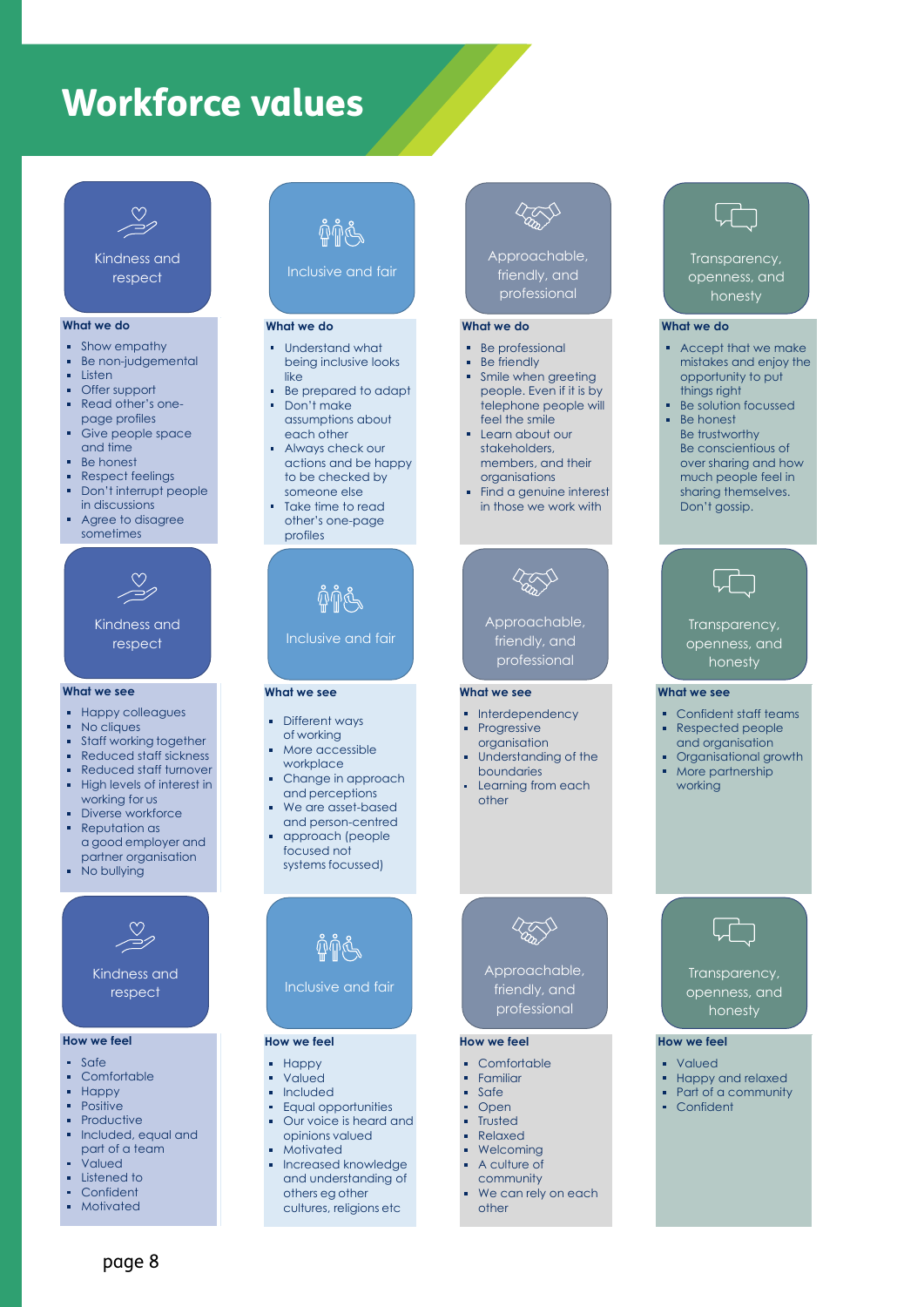## **Testimonials**

"I feel proud to be working for an organisation with such strong values that is making a positive difference to people's lives. I love working with such a supportive, talented and passionate group of people."

"I like working for Learning Disability Wales because we have a team here that treats each other with support and kindness. I have also found LDW a really great employer when it comes to concrete support about things like taking care of my mental health, reasonable adjustments and generally creating a working environment that fits individual worker's needs."

"I would definitely say the supportive and passionate team comes across really strongly. And the sense that everyone is committed to doing what they're doing and genuinely working towards making a difference."

"Learning Disability Wales values its employees, and I am proud to be an integral part of ensuring our culture, policies and working practice reflect that we continue to work towards being a fair, equal and inclusive employer."